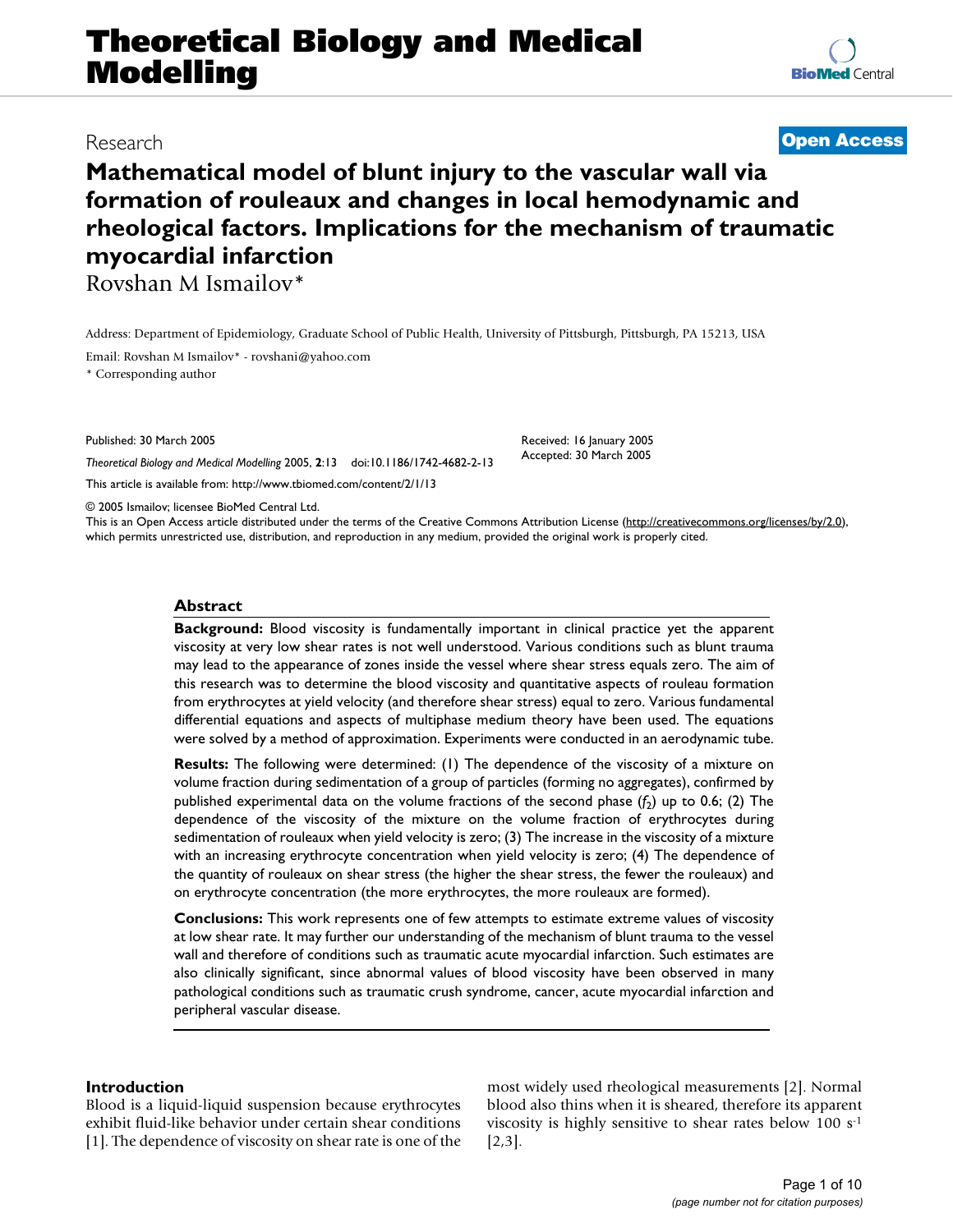The objective of this research was to determine blood viscosity at yield velocity (and therefore shear stress) equal to zero. Our previous studies have shown that conditions such as blunt trauma to large vessels may lead to boundary layer separation where  $du/dy = 0$ , i.e. to the appearance of zones where shear stress equals zero [4]. A further aim of this research was to evaluate quantitative aspects of rouleau formation from erythrocytes when the yield velocity is equal to zero.

#### **Methods**

Various calculations have been made for the viscosity of a mixture and the coefficient of constraint [5-7]. There is considerable variation in such calculations, resulting from different combinations of phases. This variation apparently reflects the non-Newtonian nature of concentrated viscous disperse mixtures and the insufficiency of the variables  $\rho$  and  $\mu$  alone (where  $\rho$  is density and  $\mu$  is viscosity) to determine the mechanical properties of such mixtures. In this regard, experiments over the range of operating parameters are needed for any mixture to determine pressure loss using different rheological models; in particular, the model of a viscous fluid with an effective viscosity coefficient. It must be noted that when  $f_2 > 0.1$  (where  $f_2$  is the volume fraction of the second phase), not only the shape and size of the erythrocytes but also the irregular arrangement of the particles and their collisions with each other and with the solid walls have substantial effects on the effective viscosity and other rheological characteristics of the mixture [8,9].

The problems mentioned above have led to studies of group sedimentation at  $f_2 > 0.1$  in the interpenetrating model of two- or multi-phase media [10]. These studies usually deal with either high- or low-concentration mixtures. Mechanisms of sedimentation in moderately concentrated mixtures, which are rather common, have not been fully investigated. Mathematical modeling of group sedimentation of particles (in our case, rouleaux) in twophase interpenetrating media [11] should take into account not only the Stokes force [12] but also other forces that are given in [13]:

$$
F_{12}^{(A)} = -f_2 \Delta p
$$
  
\n
$$
F_{12}^{(\mu)} = -f_2 \rho_1^0 K^{(\mu)}(u_1 - u_2)
$$
  
\n
$$
K^{(\mu)} = K^{(\mu)}(f_2 \mid u_1 - u_2 \mid, \mu_1, \mu_2, a, ...)
$$
  
\n
$$
F_{12}^{(m)} = f_2 \rho_2^0 \chi^{(m)}(\frac{du_1}{dt} - \frac{du_2}{dt})
$$
  
\n
$$
F_{12}^{(r)} = f_2 \rho_1^0 \chi^{(r)}(u_1 - u_2) \cdot rotu_1
$$
\n(1)

where  $F_{12}^{(A)}$  is a buoyancy force, p- pressure difference,  $\chi^{(m)}$ - coefficient of constraint,  $\rho$ - density of the first phase,  $K^{(\mu)}$  – coefficient of phase interaction,  $\mu_1$  and  $\mu_2$  – viscosities of the first and second phases,  $f_2$  – the volume fraction of the second phase. It is also important to calculate  $\mu$ , the viscosity of the blood mixture, which depends on the volume fraction of particles. In this case it is possible to determine the force  $F_{12}(\mu)$ .  $F_{12}(\mu)$  is a frictional force or Stokes force that results from viscous forces involved in the interaction between phases.  $F_{12}(\mu)$  is calculated using the difference between velocities (slippage)  $u_1 - u_2$ , the particle size *a*, the quantities and shapes of inclusions, and the physical properties of the phases (see equation 1). (The effects of the shape and multiplicity of particles, and of some other variables included in the expression for  $F_{12}(\mu)$ , are accounted for in coefficients  $K^{(\mu)}$  in (1)).

Using all of the above, I shall determine blood viscosity as a variable dependent on a volume fraction of particles. This will allow me to determine blood viscosity at a yield velocity of zero, and the number of rouleaux as a variable dependent on erythrocyte concentration, shear stress and yield velocity.

#### *Determination of viscosity of a mixture as a variable dependent on volume fraction of particles*

Sedimentation of a single particle is based on the Stokes law, according to which a frictional force resulting from the motion of spherical particles with diameter *d* and velocity *V* in a medium of viscosity  $\mu$  is expressed by the equation:

$$
F_{12}^{(M)} = 6\pi\mu aV \qquad (2)
$$

where *a* – radius of particles (inclusions) and *V* – velocity of particle precipitation.

In the general case of a multiphase medium, the frictional force or Stokes force  $F_{12}(\mu)$ , which results from viscous forces involved in the interactions between phases, is calculated using the difference between velocities (slippage)  $u_1$  -  $u_2$ , the particle size *a*, the quantity and shape of inclusions, and the physical properties of the phases. Multiphase models are based on the idea of interpenetrating media, where the system of particles is replaced by a mathematical continuum and particle size is considerably less than the distance over which flow conditions may change [11].

The force of gravity acting on a particle is calculated using the specific gravity of the particle; that is:

$$
F_{12}^{(A)} = \frac{\pi}{6} d^3 (\rho_2 - \rho_1) g \tag{3}
$$

where  $\rho_1$ ; $\rho_2$ ;*g* are respectively the density of the fluid, the density of the particle, and the acceleration due to gravity.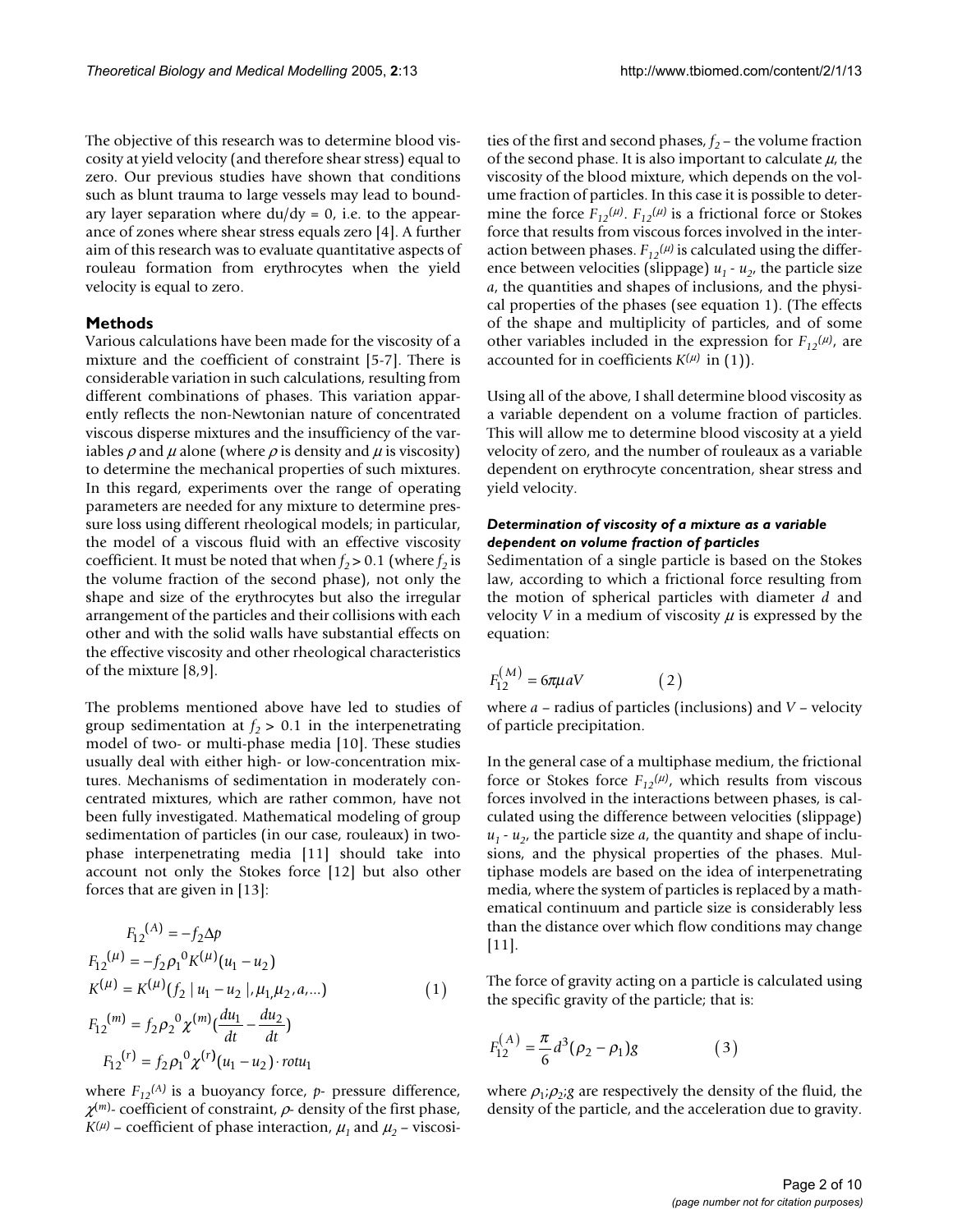$F^{(A)}_{12}$  is a buoyancy force (Archimedes force);  $(A)$ 

 $F^{(M)}_{12}$  is a frictional force or Stokes force.  $(M)$ 

Force  $F_{12}^{(A)}$  causes a particle to accelerate. In addition to gravity, the particle is affected by the frictional force, which acts in the opposite direction and has a value directly proportional to the velocity according to the Stokes law. This means that force  $F_{12}^{(M)}$  and gravity  $F_{12}^{(A)}$ tend to cancel each other out. Therefore, the motion proceeds with a constant velocity *V* that can be determined from equations (2) and (3):  $(A)$  $(A)$ 

$$
V_s = \frac{(\rho_2 - \rho_1)g}{18\mu}d^2 = \frac{2(\rho_2 - \rho_1)g}{9\mu}a^2;
$$
 (4)

where *Vs* – velocity of precipitation of a single particle.

Sometimes investigators have to deal with the sedimentation of multiple particles in concentrated mixtures. Formulae for the velocity of sedimentation of particles, dependent on the concentration and velocity of a single particle in an infinite fluid, can be derived using statements from the interpenetrating model [13] and the Euler equation [14]. Assuming that a specific volume has two phases differing in specific gravity, the particles with the greater specific gravity will start moving down a channel, so that a process of mutual penetration occurs.

The flow of the fluid can be expressed by criterion equations:

$$
E_u = AR_e^m \left( \frac{1}{d_e} \right)^n
$$

where  $E_u$  – Euler number,  $A$  – coefficient of proportionality, *Re* – Reynolds number; or:

$$
\frac{\Delta p}{\rho_1 V_1^2} = AR_e^m \left(\frac{1}{d_e}\right)^n
$$

In the process of sedimentation when the concentration of inclusions is rather high and the particle size is small, flow is laminar;  $m = -1$  and  $n = 1$  (where m and n are criterion coefficients).

Taking into account data from [13]:

$$
S_i = \frac{6f_2}{d}
$$

$$
d_e = \frac{2}{3} \frac{f_1 d}{f_2}
$$

where  $S_i$  – particle surface area;  $f_1$  – volume fraction of the first phase;  $f_2$  – volume fraction of the second phase

 $(5)$ 

Dividing the continuity equation:

$$
V_1S=V_{1i}S_1\\
$$

by *S*, I obtain:

$$
V_1 = f_1 V_{1i}
$$

where S is the area of the canal section.

Therefore:

$$
\frac{\Delta P}{\rho_1 V_1^2} = \frac{A\mu l}{\rho_1 d_e^2 V_1}
$$

Using equations (5) and (2), I can transform the last equation into the Kozeny-Carman formula for restrained sedimentation in a laminar flow:

$$
F = \frac{9AV_1\mu f_2^2}{4f_1^3 d^2} \tag{7}
$$

where *A* lies within the range 80–110.

Dividing equation (7) by the number of particles per unit of volume allows the resistance force applied by the fluid to a single particle to be derived as:

$$
F^* = \chi \frac{\pi \rho V^2 d^2}{f_1^3} \tag{8}
$$

Where *F*\* – resistance force created by the fluid and acting on a single particle, and  $\chi$  – coefficient of resistance for precipitation of multiple particles.

The resistance force applied to a single particle during precipitation in a fluid is known to be [12,15]:

$$
F_c = \chi_c V_c^2 d^2 \rho \tag{9}
$$

For particles suspended in a fluid:

$$
F^*=F_{12}
$$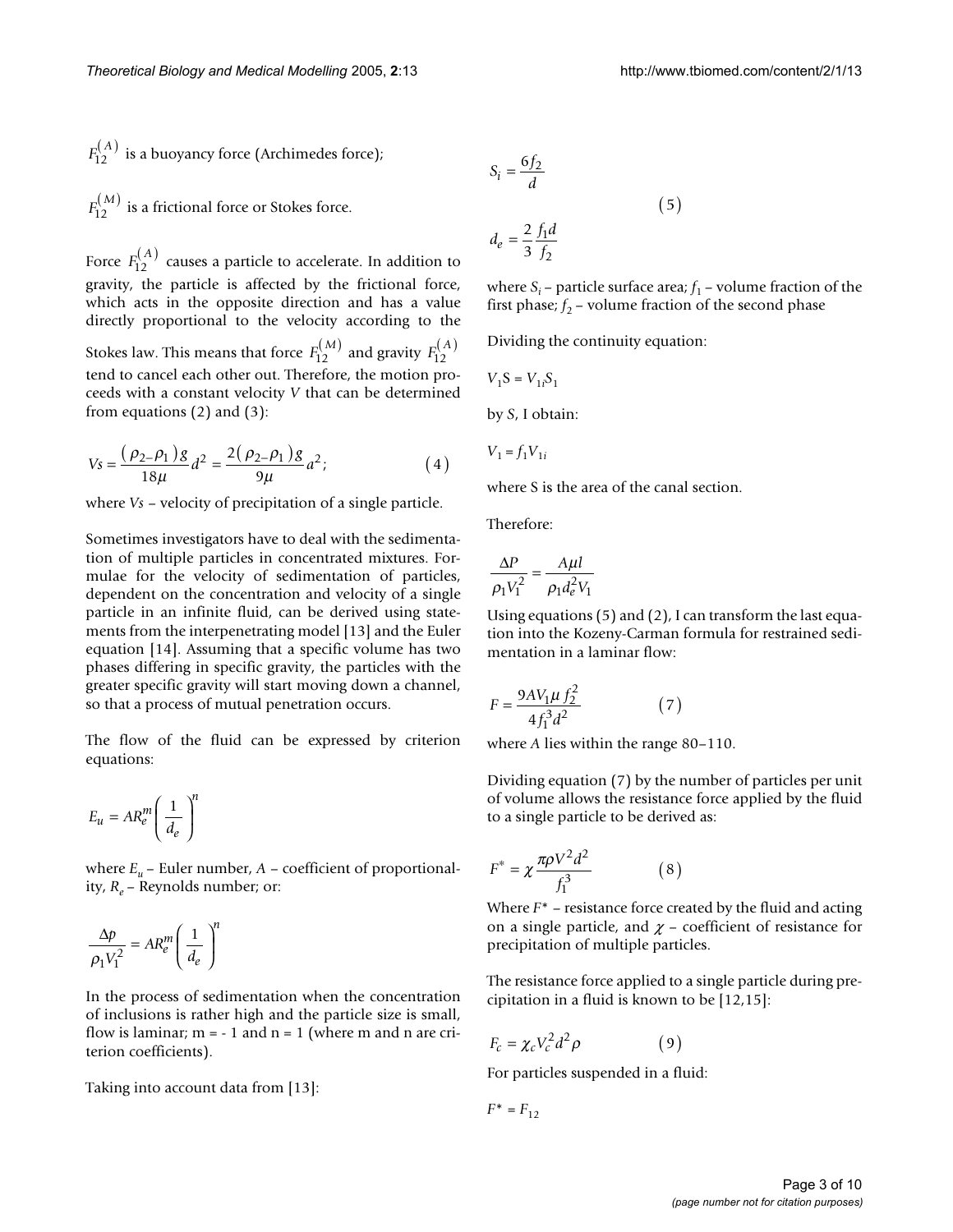therefore from (8) and (9) it follows that:

$$
\chi = \frac{f_1^3}{\pi \beta^2} \chi_c; \tag{10}
$$

where  $\beta$  – the ratio of the velocity of sedimentation of the group of particles to the velocity of sedimentation of a single particle, and  $\chi_c$  – the coefficient of resistance when precipitating a single particle in an infinite fluid.

From (10), when  $f_1 \rightarrow 1$  it follows that:

$$
\chi=\frac{\chi_c}{\pi}
$$

when the Reynolds numbers are small:

$$
\chi = \frac{c}{\text{Re}}
$$

where c – constant.

Therefore, it can be assumed that:

$$
\chi = \frac{c}{\text{Re}} + \frac{\chi_c}{\pi} \tag{11}
$$

From equations (10) and (11) it follows that:

$$
\beta = -3c \frac{\pi f_2}{\text{Re}_c \chi_c} + \left[ \left( 3c \frac{\pi f_2}{\text{Re}_c \chi_c} \right)^2 + f_1^3 \right]^{1/2}, \quad (12)
$$

where:

$$
\text{Re}_c = \frac{V_c d}{v}
$$

where  $v$  – the coefficient of viscosity.

When the motion is laminar, according to the Stokes law:

$$
\chi_c = \frac{3\pi}{\text{Re}_c}
$$

Substituting this expression in equation (12), it follows that:

$$
\beta = -cf_2 + [c^2(1 - f_1)^2 + f_1^3]^{\frac{1}{2}}
$$
\n(13)

If one considers the sedimentation of a particle in a suspension with viscosity  $\mu_m$  and density  $\rho_m$ , then the equilibrium equation [13] can be expressed as:

$$
f_2 \rho_{2i} g - f_2 \rho_m g + \frac{9}{2} f_2 \mu_m a^{-2} (V_1 - V_2) = 0
$$
 (14)

$$
V_c = \frac{2}{9} \frac{(\rho_2 - \rho_1)g}{\mu_1} a^2
$$
 (15)  

$$
\rho_m = f_1 \rho_{1i} + f_2 \rho_{2i}
$$

Using equations (14), (15) and (3) and the condition  $V_1$  $= 0$  it follows that:

$$
\frac{\mu_m}{\mu_1} = \frac{f_1 V_c}{V_2} \tag{17}
$$

Substituting the relative velocity equation (13) into equation (17), it follows that:

$$
\frac{\mu_m}{\mu_1} = f_1 / \left( \sqrt{c^2 \left( 1 - f_1 \right)^2 + f_1^3} - cf_2 \right) \tag{18}
$$

When  $f_1 \rightarrow 1$  and c = 2.5, this reduces to the Einstein formula:

$$
\frac{\mu_m}{\mu_1} = 1 + cf_2 \tag{19}
$$

From the calculation given in Figure [1,](#page-4-0) it follows that equation (18) is consistent with the experimental data (up to  $f_2$  = 0.5 when c = 2.5) obtained by other investigators [6,7] regarding the velocity changes in suspensions for a wide range of fluids and particle sizes as well as particle compositions. Figure [2](#page-4-1) shows the relationship between relative sedimentation velocity and particle concentration. The relationship between relative velocity, viscosity and volume fraction is also consistent with experimental data [6,7].

*Determination of viscosity when yield velocity equals zero* The value of viscosity derived in equation (18) describes the sedimentation of solid particles, that is particles that do not form rouleaux. I shall now determine the viscosity of blood when the yield velocity is zero. It is known [16] that if whole blood (in which coagulation is prevented) is placed in a vertically-positioned capillary tube, erythrocytes will aggregate into rouleaux and then sediment. Therefore the viscosity  $\mu_1$  must be determined in blood that has minimal numbers of rouleaux, and it is necessary to take into account the effect on rouleau sedimentation of erythrocytes that remain suspended. Such a condition occurs when the yield velocity is high  $(500 - 1000 s<sup>-1</sup>)$  and the number of rouleaux is minimal. This condition can be expressed by equations (18) or (19) when  $f_1 \rightarrow 1$  and c = 2.5; that is rouleaux do not sediment in plasma but rather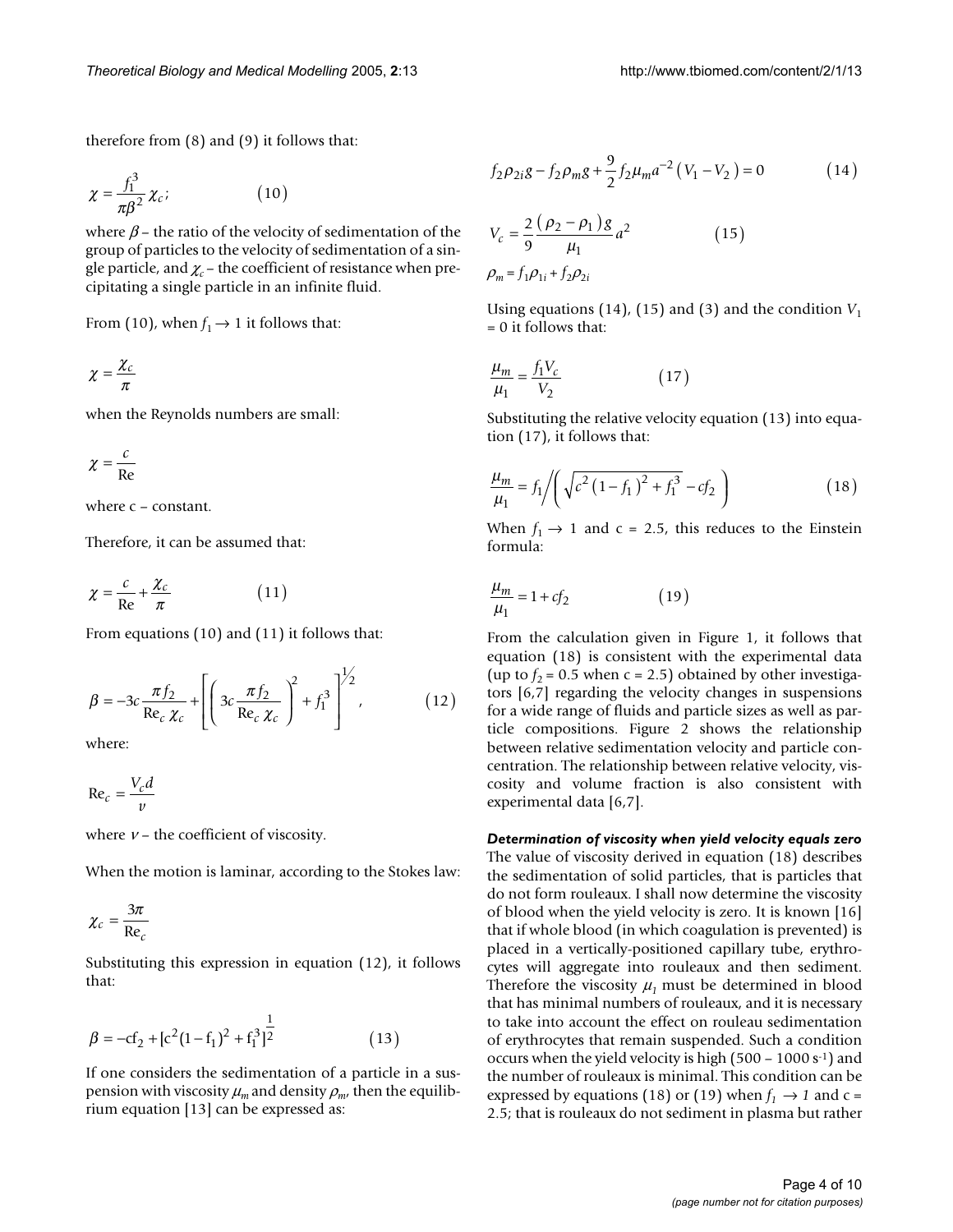<span id="page-4-0"></span>

#### Figure 1

The dependence of a change in relative viscosity on the volume fraction of particles.

<span id="page-4-1"></span>

#### **Figure 2**

Dependence of relative sedimentation velocity on particle concentration (where  $\beta$  is a change in the relative velocity).





in a mixture of erythrocytes, plasma and a certain number of rouleaux.

Calculations made according to equations (18) or (19) when  $f_1 \rightarrow 1$  and c = 2.5 yield the following results:

 $\mu_1$  = 6.8 mNsm<sup>-2</sup> when concentration of erythrocytes is 28.7%

 $\mu_1$  = 8.8 mNsm<sup>-2</sup> when concentration of erythrocytes is 48%

 $\mu_1$  = 10 mNsm<sup>-2</sup> when concentration of erythrocytes is 58.9%

These data are consistent with experimental data [16] when the yield velocity ranges from 500 to 1000  $s<sup>-1</sup>$ . Thus, using the effect of the viscosity of the mixture from equations (18) and (19), I can calculate the viscosity of the blood at zero velocity by means of the following equation:

$$
\mu_{\rm m} = \left( (1 + cf_2)\mu_1 f_1 / (\sqrt{(c^2(1 - f_1)^2 + f_1^3)} - cf_2) \right) \tag{20}
$$

In this equation, when coefficient  $c = 2.5$ , there is a minimal number of rouleaux at  $\mu_1 = 3$  to 4 mNsm<sup>-2</sup> (the value of viscosity when the maximum yield velocity is more than 500  $s<sup>-1</sup>$ ). Figure 3, where the viscosity at zero yield velocity is plotted on the Y axis, shows that viscosity increases with increasing concentration. Thus an increase in erythrocyte concentration results in an increase of viscosity.

I shall now determine the shear stress at various concentrations and yield velocities. Table 1 shows that an increase of shear stress causes a decrease of viscosity. Thus, an increase in the concentration of erythrocytes will result in an increase of viscosity and a decrease in shear stress. It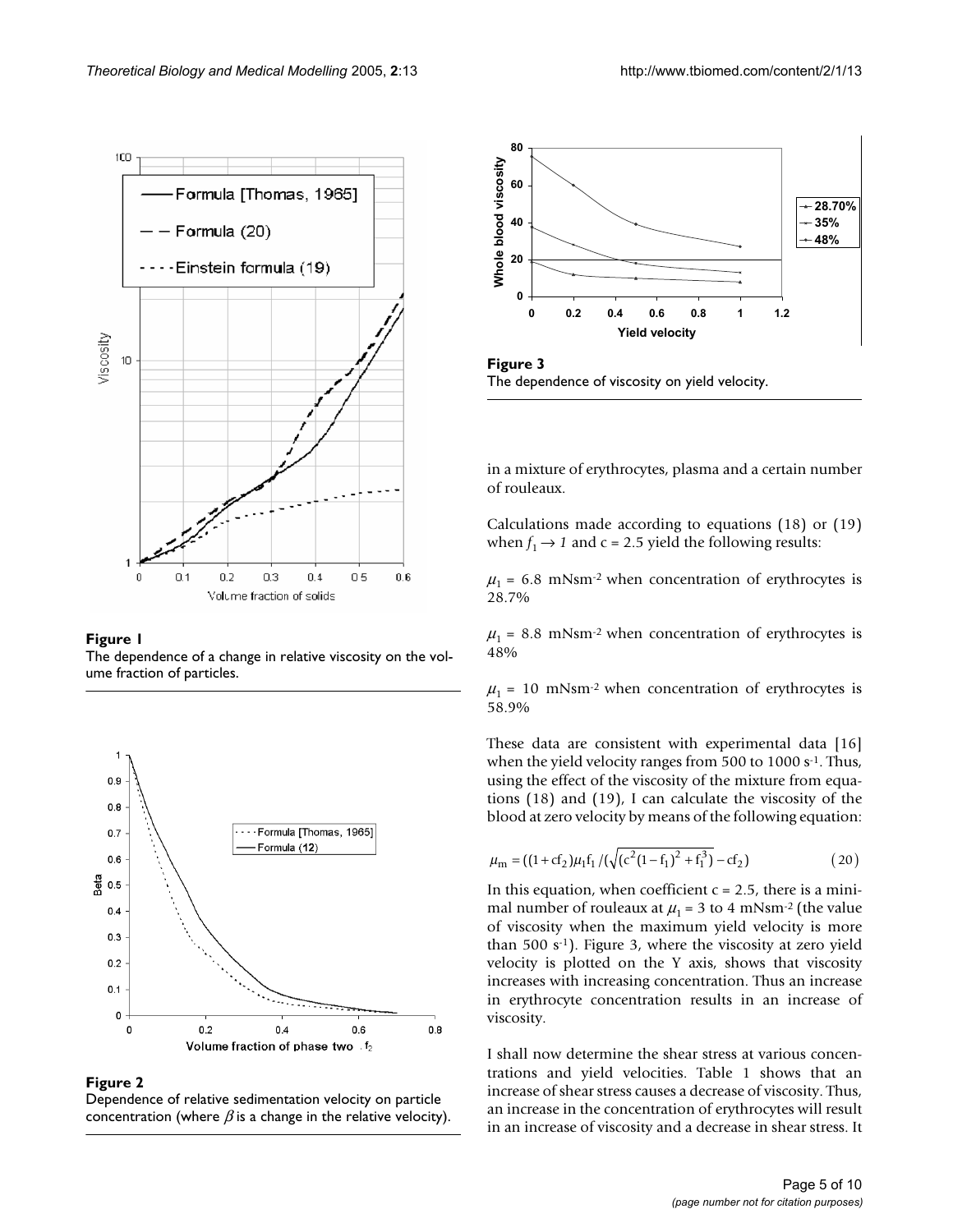| Yield velocity (s-1) | The volume fraction of the<br>second phase | Viscosity (mNsm <sup>-2</sup> ) | Shear stress $(N/m2)$ |  |
|----------------------|--------------------------------------------|---------------------------------|-----------------------|--|
| 0.2                  | 28.7<br>13                                 |                                 | 0.0026                |  |
|                      | 35.9                                       | 30                              | 0.006                 |  |
|                      | 48                                         | 63                              | 0.0126                |  |
| 5                    | 28.7                                       | 6                               | 0.03                  |  |
|                      | 35.9                                       | 8                               | 0.04                  |  |
|                      | 48                                         | 15                              | 0.075                 |  |
| 100                  | 28.7                                       | 4                               | 0.4                   |  |
|                      | 35.9                                       | 5                               | 0.5                   |  |
|                      | 48                                         | 6                               | 0.6                   |  |
| 500                  | 28.7                                       | 3                               | 1.5                   |  |
|                      | 35.9                                       | 3                               | 1.5                   |  |
|                      | 48                                         | 4                               | $\mathbf{2}$          |  |

#### **Table 1: Relationship between shear stress and viscosity**

**Table 2: The relationship between erythrocyte concentration and number of rouleaux**

|     |      | Yield velocity $(s^{-1})$ Concentration % Viscosity (mNsm <sup>-2</sup> ) | Rouleaux<br>concentration % | <b>Concentration of</b><br>destroyed rouleaux % | Shear stress $(N/m2)$ |
|-----|------|---------------------------------------------------------------------------|-----------------------------|-------------------------------------------------|-----------------------|
| 0.2 | 28.7 | 15                                                                        | 65.2                        | 34.8                                            | 0.0026                |
|     | 35.9 | 30                                                                        | 81                          | 19                                              | 0.006                 |
|     | 48   | 63                                                                        | 83                          | 17                                              | 0.0126                |
|     | 28.7 | 6                                                                         | 26                          | 74                                              | 0.03                  |
|     | 35.9 | 8                                                                         | 21.3                        | 78.7                                            | 0.04                  |
|     | 48   | 15                                                                        | 20                          | 80                                              | 0.075                 |

can be assumed that a maximal number of rouleaux is formed when the yield velocity is zero, since there are no forces that disassemble them. Then I can determine the number of rouleaux at different values of viscosity and shear stress. Table 2 shows these data and indicates that the main source of rouleaux is the erythrocytes themselves. The higher the erythrocyte concentration, the more rouleaux remain in the blood despite an increase in the forces that destroy them. It is also clear that an increase in shear stress results in a decrease of the number of rouleaux.

I can now determine the concentration of rouleaux, assuming that viscosity is determined by the numbers of erythrocytes only at a high yield velocity (since high yield velocities destroy rouleaux). Granted this assumption, the viscosity is determined according to the Einstein equation (18) and (19). Viscosity at decreasing yield velocity is determined by both erythrocytes and newly-formed rouleaux. Then, according to equation (20), I obtain the result presented in Figure [4](#page-6-0): the number of rouleaux decreases sharply with increasing yield velocity. Therefore, the number of rouleaux depends on the concentration of erythrocytes.

The quantity of rouleaux depends on shear stress (the higher the shear stress, the lower the rouleaux content of the blood) and erythrocyte concentration (the more erythrocytes, the more rouleaux will be formed). I can now determine whether all rouleaux are interconnected and what kind of cohesive forces operate among them. It is known that at low yield velocities, a greater fraction of the erythrocytes form rouleaux [16]. These long columns of erythrocytes have a certain stiffness and might interweave to form a single structure [16]. It is hypothesized that cohesive forces may vary among rouleaux. This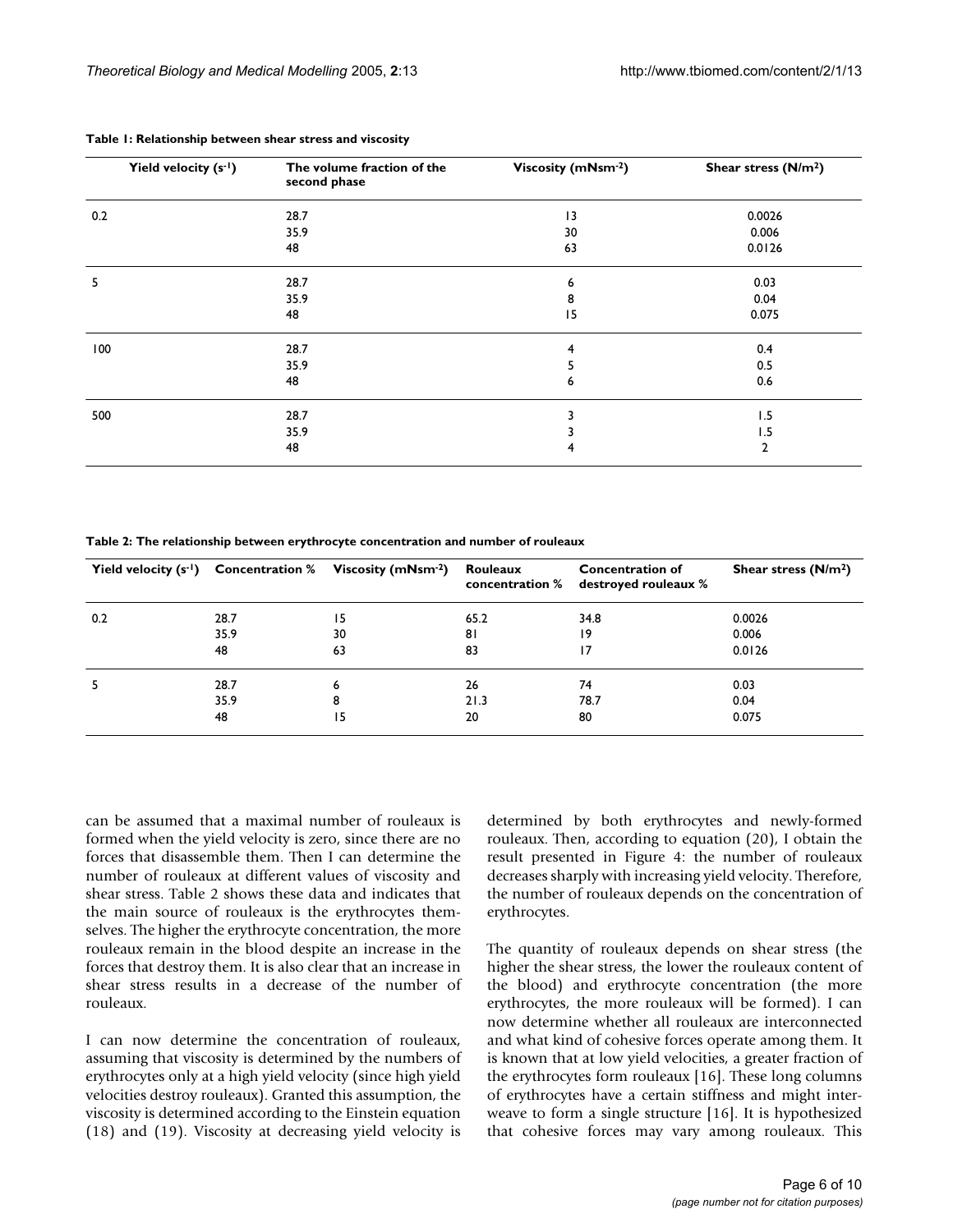<span id="page-6-0"></span>

#### Figure 4

The relationship between the volume fraction of rouleaux and yield velocity.

<span id="page-6-1"></span>**Table 3: The relationship between shear stress, particle diameter and damage to the wall**

| <b>Shear stress</b><br>(N/m <sup>2</sup> ) | Diameter of<br>particles (mm) | Damage<br>(g/s) |  |
|--------------------------------------------|-------------------------------|-----------------|--|
| 0.043                                      | $0.25 - 0.63$                 | 0.002           |  |
| 0.051                                      | $0.25 - 0.63$                 | 0.03            |  |
| 0.092                                      | $0.25 - 0.63$                 | 0.07            |  |
| 0.13                                       | $0.25 - 0.63$                 | 0.122           |  |
| 0.13                                       | $0.5 - 0.63$                  | 0.05            |  |
| 0.158                                      | $0.5 - 0.63$                  | 0.1             |  |

phenomenon makes the properties of blood resemble those of a solid body. When the yield velocity increases, the length of the rouleaux gradually decreases and ultimately only stand-alone erythrocytes are left.

To test this hypothesis, an experiment was conducted in which the breaking force and shear stress were those that naturally destroy rouleaux, but the cohesive forces were different. In an aerodynamic tube, a laminar boundary layer was created on a flat surface with the required shear stress on the surface of the wall [4]. On this surface, fine particles of equal diameter were placed (the cohesive force ranged from 0.0027 mN to 0.035 mN). From this information I could determine the destruction, i.e. the detachment and separation of particles from the surface. The results of the experiment are given in Table [3.](#page-6-1)

Table [3](#page-6-1) shows that destruction of rouleaux decreases with increasing particle diameter (which means increasing cohesive force). Conversely, the destruction of rouleaux increases with increasing shear stress. It can be supposed

that an increase in shear stress destroys rouleaux that have a cohesive force lower than the breaking force. A further increase in shear stress will lead to the destruction of rouleaux with a greater cohesive force.

#### *Summary of results*

#### *The following have been determined*

1. The dependence of the viscosity of a mixture on volume fraction during sedimentation of a group of particles (forming no aggregates), confirmed by published experimental data [7] for volume fractions of the second phase  $(f_2)$  up to 0.6.

2. The dependence of viscosity of a mixture on the volume fraction of erythrocytes during sedimentation of rouleaux when the yield velocity is zero.

3. Increase in the velocity of a mixture with an increasing concentration of erythrocytes when yield velocity is zero.

4. An increased erythrocyte concentration results in an increase of viscosity of the mixture, and an increase in shear stress results in a decrease of viscosity of the mixture.

5. The quantity of rouleaux depends on shear stress (the higher the shear stress, the fewer rouleaux in the blood) and erythrocyte concentration (the more erythrocytes, the more rouleaux are formed).

6. With an increase in shear stress, those rouleaux are destroyed whose cohesive force is weaker than the breaking force. A further increase in shear stress will start to destroy rouleaux that have a greater cohesive force.

#### **Discussion**

The role of the non-Newtonian viscosity of blood has remained a continuing challenge. Currently, the apparent viscosity at very low shear rates is considered as "effectively infinite immediately before the substance yields and begins to flow" [17]. Traditionally, Casson or Herschel-Bulkley models are used to measure both the yield stress of blood and shear thinning viscosity [18]. Human blood however does not comply with Casson's equation at a very low shear rate [13]. Other attempts to obtain finite viscosity values failed to take into account the hydrodynamic interactions between particles, or the complications related to aggregates [2]. Although an attempt to estimate blood viscosity at a very low shear rate has been made, no study has estimated the viscosity of blood when yield velocity equals zero.

The mathematical model created in this study used the most fundamental differential equations that have ever been derived to estimate blood viscosity. Depending on erythrocyte concentration, this model estimates the blood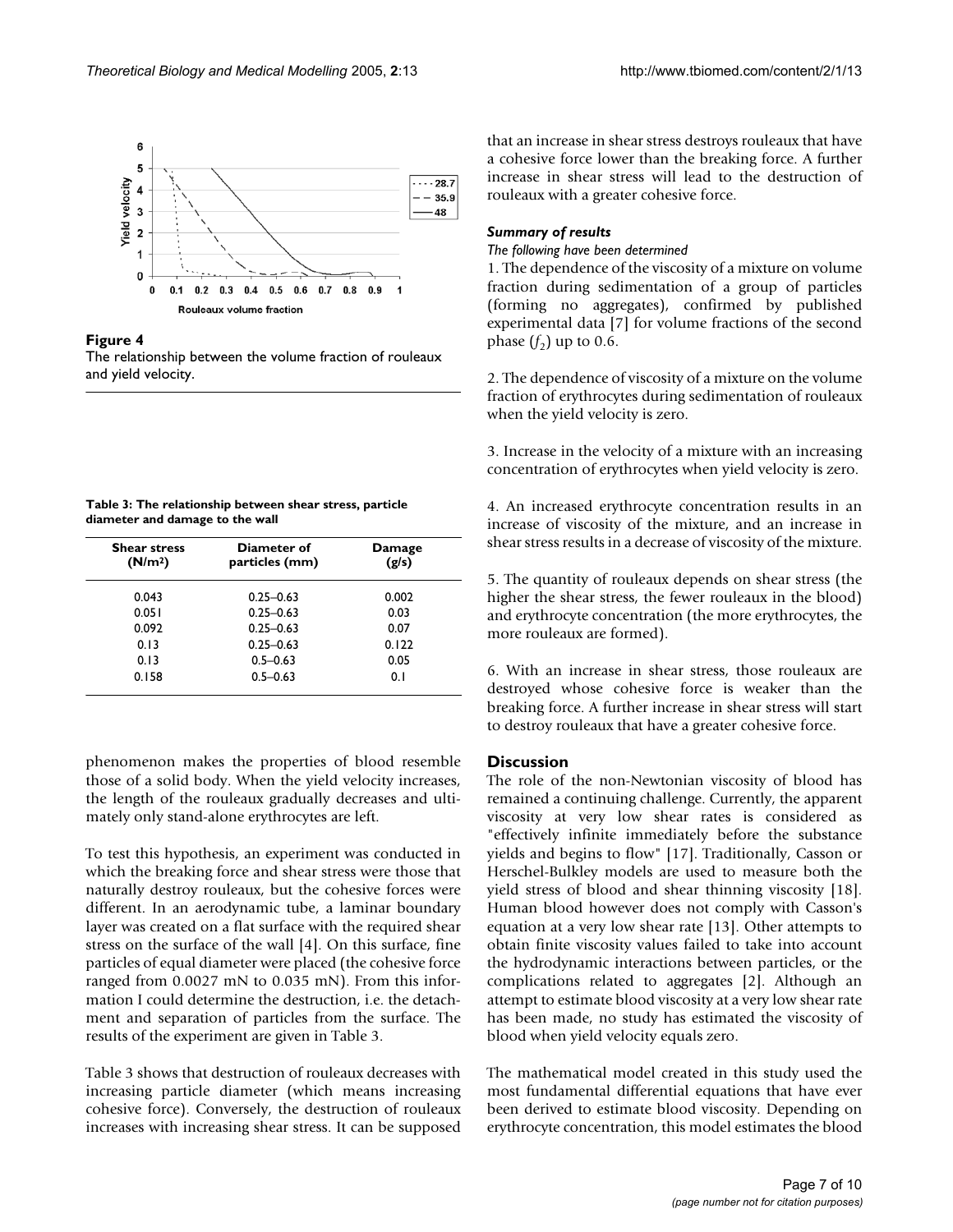viscosity at zero yield stress. It takes into account the following factors: (1) Erythrocytes sediment as a group and not as single particles; (2) Erythrocytes interact with each other; (3) Erythrocytes sediment as a rouleaux; (4) Such rouleaux sediment within an erythrocyte-containing medium.

In general, abnormal values of blood viscosity can be observed in such pathologies as cancer [19,20], peripheral vascular disease [19,20] and acute myocardial infarction [19,20]. Blood hyperviscosity may impair the circulation and cause ischemia and local necrosis through decreased capillary perfusion [21]. Blood hyperviscosity due to abnormal red cell aggregation has been found in patients with diabetes, hyperlipidemia and cancer [22]. Estimation of blood viscosity is, however, particularly important in trauma patients. It is known that blunt trauma to vascular walls may lead to conditions for boundary layer separation [4]. Physically, this can be explained as follows [12]: flow retarded at the surface has low kinetic energy and cannot enter the high pressure zone, therefore it separates from the vessel wall and moves into the inner flow. It should be noted that under normal physiological conditions, the boundary layer does not separate [16]. Shear stress in the zone of boundary layer separation is equal to zero [4]. Therefore, in accordance with the above, trauma may create transient conditions for the formation of rouleaux or for the interlacing of existing rouleaux that have formed in the flowing blood [16], since there is no breaking force at zero shear and yield velocity. A certain number of rouleaux can then enter the arterial branching zone, where the shear velocity and shear stress on the internal wall are low [16], and these rouleaux might attach to the vessel wall, potentially causing atheromatosis. Such arterial branching zones could also be injured by blunt forces, which will also lead to boundary layer separation [4]. Therefore, rouleaux will be formed with low shear velocity and low shear stress on the internal wall [16], also creating conditions for atheromatosis.

Therefore, our understanding of the mechanism of blunt trauma to the vascular wall, which takes into account local hemodynamic and rheological factors, can be summarized in the following way. Trauma leads to the appearance of zones with high shear stress (as the result of injury to part of the vessel) and low or zero shear stress (within the zone of boundary layer separation) [4]. We have reported that high shear stress (exceeding the physiological value) may potentially damage the endothelium [4] and increase platelet aggregation [23,24], possibly leading to thrombus formation. On the other hand, trauma may lead to boundary layer separation, resulting in the appearance of a zone with zero shear stress and zero yield velocity [4]. This may result, according to current research, in an increase of blood viscosity through increased erythrocyte aggregation and rouleaux formation. Such hyperviscosity has been reported in patients with traumatic crush syndrome and also has been studied in animals exposed to traumatic crush [25]. As noted above, hyperviscosity may worsen the blood circulation and cause ischemia and local necrosis through deterioration in capillary perfusion [21].

This work also establishes a quantitative relationship between the extent of rouleaux formation and shear stress. According to current results, the number of rouleaux increases with decreasing shear stress, and this trend becomes more pronounced as the shear stress approaches zero. Rouleaux continue to form inside what I call the "hemodynamic shade". This "hemodynamic shade" creates a stagnant zone that can be characterized by a secondary flow and a boundary. Hemodynamic stress outside this zone, however, is still significant enough to destroy and entrain rouleaux. The "hemodynamic shade" zone can also be characterized by a significant deterioration of mass exchange due to the attachment of rouleaux to the vessel wall. This may decrease the permeability of the endothelium [16] and decrease the rate of removal of lipids and lipoproteins, which in turn can lead to the formation of lipid stripes directed along the blood flow and located in the "hemodynamic shade" of the original attached rouleaux. The escalating formation of rouleaux continues within the entire "hemodymanic shade" zone.

The model of traumatic damage to the vessel that takes into account local rheological and hemodynamic factors could be applied to many internal injuries involving an elastic vessel wall and a blunt traumatic mechanism. One example is traumatic myocardial infarction, which can result from blunt trauma to the coronary vessels. It should be noted that patients with blunt trauma may develop acute myocardial infarction; such patients may benefit from screening procedures such as electrocardiography, which might improve their chances of survival [8,26-49]. In a large cross-sectional observational study, abdominal, pelvic and blunt cardiac injuries were found to be significantly associated with acute myocardial infarction even after controlling for confounders such as mechanism and severity of injury, age, sex, race, source of payment, alcohol and cocaine use [50]. Intracoronary thrombosis has been suggested as one of the mechanisms of acute myocardial infarction in young people due to trauma, since other "atherosclerotic" mechanisms do not apply [38,42]. Nonetheless, the exact mechanism of traumatic myocardial infarction remains unclear. Current research suggests that blunt trauma may result in the appearance of a region of very low or zero shear stress, where hyperviscosity and increased rouleaux formation are likely to appear. Large quantities of rouleaux may be transported in the bloodstream toward the more distal parts of the coronary ves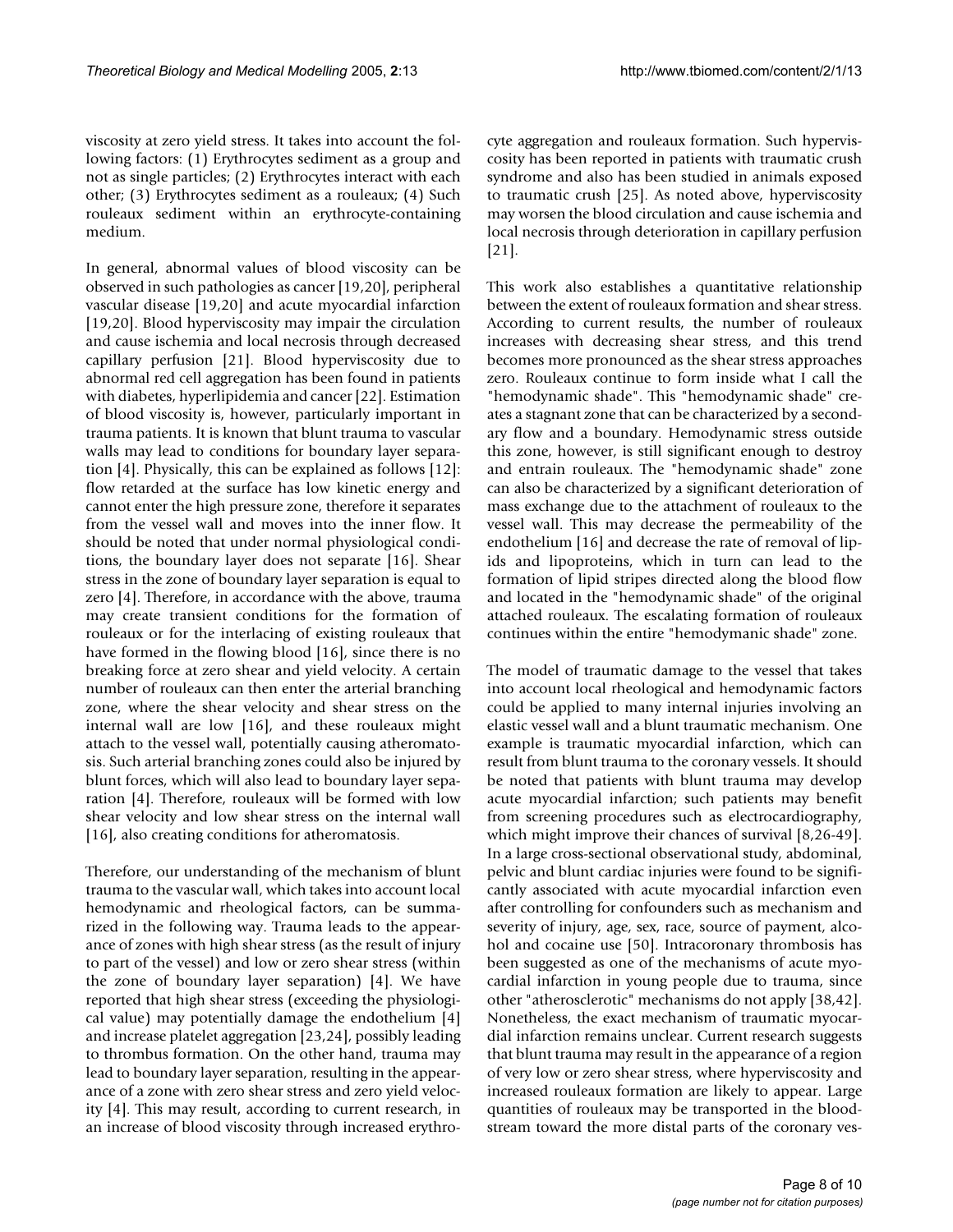sels, causing their occlusion. Caimi et al. [51], for instance, observed that blood viscosity at low shear rate is the only hemorheological factor that significantly increases the risk of acute myocardial infarction in young people. On the other hand, blunt trauma may result in traumatic compression of the vessel wall with high shear stress [4]. Increased shear stress itself may cause rupture of a coronary atherosclerotic plaque [52]. In addition, high shear stress may result in increased platelet aggregation [23,24], often leading to thrombus formation.

In summary, there is still a gap in our understanding of all quantitative aspects of the extreme values of viscosity at low and zero shear rates [3]. To the best of my knowledge, the work described in this paper represents one of the few attempts to estimate extreme values of viscosity at low shear rate. An understanding of the precise mechanisms that affect blood viscosity would be of clinical significance.

#### **Acknowledgements**

The author gratefully acknowledges the contribution of Prof. Paul Agutter for his valuable comments.

#### **References**

- Baskurt OK, Tugral E, Neu B, Meiselman HJ: [Particle electro](http://www.ncbi.nlm.nih.gov/entrez/query.fcgi?cmd=Retrieve&db=PubMed&dopt=Abstract&list_uids=12210265)**[phoresis as a tool to understand the aggregation behavior of](http://www.ncbi.nlm.nih.gov/entrez/query.fcgi?cmd=Retrieve&db=PubMed&dopt=Abstract&list_uids=12210265) [red blood cells.](http://www.ncbi.nlm.nih.gov/entrez/query.fcgi?cmd=Retrieve&db=PubMed&dopt=Abstract&list_uids=12210265)** *Electrophoresis* 2002, **23(13):**2103-9.
- 2. Yeow YL, Wickramasinghe SR, Leong YK, Han B: **[Model-independ](http://www.ncbi.nlm.nih.gov/entrez/query.fcgi?cmd=Retrieve&db=PubMed&dopt=Abstract&list_uids=12363359)[ent relationships between hematocrit, blood viscosity, and](http://www.ncbi.nlm.nih.gov/entrez/query.fcgi?cmd=Retrieve&db=PubMed&dopt=Abstract&list_uids=12363359) [yield stress derived from Couette viscometry data.](http://www.ncbi.nlm.nih.gov/entrez/query.fcgi?cmd=Retrieve&db=PubMed&dopt=Abstract&list_uids=12363359)** *Biotechnol Prog* 2002, **18(5):**1068-75.
- 3. Quemada D: *Blood rheology and its implication in flow of blood* Wien and New York, International Center for Mechanical Sciences: Springer-Verlag; 1983.
- 4. Ismailov RM, Shevchuk NA, Schwerha J, Keller L, Khusanov H: **[Blunt](http://www.ncbi.nlm.nih.gov/entrez/query.fcgi?cmd=Retrieve&db=PubMed&dopt=Abstract&list_uids=15153246) [trauma to large vessels: a mathematical study.](http://www.ncbi.nlm.nih.gov/entrez/query.fcgi?cmd=Retrieve&db=PubMed&dopt=Abstract&list_uids=15153246)** *Biomed Eng Online* 2004, **3(1):**14.
- 5. Faizullaev FD: *Laminar motion of multiphase media in conduits* New York: Consultants Bureau; 1969.
- 6. Herczinsky R, Piénkowska I: **Towards a Statistical Theory of Suspension.** *Ann Rev Fluid Mech* 1980, **12:**237-69.
- 7. Thomas DG: **Transport Characteristics of Suspension: VIII. A Note on the Viscosity of Newtonian Suspensions of Uniform Spherical Particles.** *J Coll Sci* 1965, **20:**267-77.
- 8. Losev ES: **[A physical model of gravitational erythrocyte](http://www.ncbi.nlm.nih.gov/entrez/query.fcgi?cmd=Retrieve&db=PubMed&dopt=Abstract&list_uids=1298346) [sedimentation.](http://www.ncbi.nlm.nih.gov/entrez/query.fcgi?cmd=Retrieve&db=PubMed&dopt=Abstract&list_uids=1298346)** *Biofizika* 1992, **37(6):**1057-62.
- 9. Gavalov SM: **Mechanism of fractional erythrocyte sedimentation rate.** *Sovetskaya Meditsina* 1957, **21(8):**62-6. Russian
- 10. Batchelor GK: *An introduction to fluid dynamics* Cambridge: Cambridge University Press; 1967.
- 11. Rakhmatullin KA: **Foundations of gas dynamics of mutually penetrable flows of compressible media.** *Prikladnaya Matematika Mekhanika* 1956, **20(2):**184-195. Russian
- 12. Schlichting H: *Boundary layer theory* New York: McGraw-Hill Book Co; 1968.
- 13. Nigmatullin RI: *Basic mechanics of multiphase media* Moscow: Nauka; 1978. In Russian
- 14. Malinovskaya TA: *Separation of suspension in industry of limited synthesis* Moscow: Nauka; 1971.
- 15. Nigmatullin RI: *Mechanics of heterogeneous media* Moscow: Nauka; 1978.
- 16. Caro CG: *The mechanics of the circulation* Oxford: Oxford University Press; 1978.
- 17. Happel J, Brenner H: *Low Reynolds Number Hydrodynamics* New York: McGraw-Hill; 1963.
- 18. Zhang JB, Kuang ZB: [Study on blood constitutive parameters in](http://www.ncbi.nlm.nih.gov/entrez/query.fcgi?cmd=Retrieve&db=PubMed&dopt=Abstract&list_uids=10673119) **[different blood constitutive equations.](http://www.ncbi.nlm.nih.gov/entrez/query.fcgi?cmd=Retrieve&db=PubMed&dopt=Abstract&list_uids=10673119)** *J Biomech* 2000, **33(3):**355-60.
- 19. Chmiel H, Anadere I, Walitza E: **[The determination of blood vis](http://www.ncbi.nlm.nih.gov/entrez/query.fcgi?cmd=Retrieve&db=PubMed&dopt=Abstract&list_uids=2093396)[coelasticity in clinical hemorheology.](http://www.ncbi.nlm.nih.gov/entrez/query.fcgi?cmd=Retrieve&db=PubMed&dopt=Abstract&list_uids=2093396)** *Biorheology* 1990, **27:**883-94.
- 20. Anadere I, Chmiel H, Hess H, Thurston GB: **[Clinical blood](http://www.ncbi.nlm.nih.gov/entrez/query.fcgi?cmd=Retrieve&db=PubMed&dopt=Abstract&list_uids=508927) [rheology.](http://www.ncbi.nlm.nih.gov/entrez/query.fcgi?cmd=Retrieve&db=PubMed&dopt=Abstract&list_uids=508927)** *Biorheology* 1979, **16(3):**171-8.
- 21. Kwaan HC, Bongu A: **[The hyperviscosity syndromes.](http://www.ncbi.nlm.nih.gov/entrez/query.fcgi?cmd=Retrieve&db=PubMed&dopt=Abstract&list_uids=10357087)** *Semin Thromb Hemost* 1999, **25(2):**199-208.
- 22. Dintenfass L: **[Modifications of blood rheology during aging and](http://www.ncbi.nlm.nih.gov/entrez/query.fcgi?cmd=Retrieve&db=PubMed&dopt=Abstract&list_uids=2488313) [age-related pathological conditions.](http://www.ncbi.nlm.nih.gov/entrez/query.fcgi?cmd=Retrieve&db=PubMed&dopt=Abstract&list_uids=2488313)** *Aging (Milano)* 1989, **1(2):**99-125.
- 23. Jen CJ, McIntire LV: **[Characteristics of shear-induced aggrega](http://www.ncbi.nlm.nih.gov/entrez/query.fcgi?cmd=Retrieve&db=PubMed&dopt=Abstract&list_uids=6690635)[tion in whole blood.](http://www.ncbi.nlm.nih.gov/entrez/query.fcgi?cmd=Retrieve&db=PubMed&dopt=Abstract&list_uids=6690635)** *J Lab Clin Med* 1984, **103(1):**115-24.
- 24. Wagner CT, Kroll MH, Chow TW, Hellums JD, Schafer AI: **[Epine](http://www.ncbi.nlm.nih.gov/entrez/query.fcgi?cmd=Retrieve&db=PubMed&dopt=Abstract&list_uids=8935180)phrine and shear stress synergistically induce platelet aggre[gation via a mechanism that partially bypasses VWF-GP IB](http://www.ncbi.nlm.nih.gov/entrez/query.fcgi?cmd=Retrieve&db=PubMed&dopt=Abstract&list_uids=8935180) [interactions.](http://www.ncbi.nlm.nih.gov/entrez/query.fcgi?cmd=Retrieve&db=PubMed&dopt=Abstract&list_uids=8935180)** *Biorheology* 1996, **33(3):**209-29.
- 25. Chernysheva GA, Plotnikov MB, Smol'yakova VI, Avdoshin AD, Saratikov AS, Sutormina TG: **[Relationship between rheological and](http://www.ncbi.nlm.nih.gov/entrez/query.fcgi?cmd=Retrieve&db=PubMed&dopt=Abstract&list_uids=11182812) [hemodynamic changes in rats with crush syndrome.](http://www.ncbi.nlm.nih.gov/entrez/query.fcgi?cmd=Retrieve&db=PubMed&dopt=Abstract&list_uids=11182812)** *Bull Exp Biol Med* 2000, **130(11):**1048-50.
- 26. Rab SM: **[Traumatic myocardial infarction.](http://www.ncbi.nlm.nih.gov/entrez/query.fcgi?cmd=Retrieve&db=PubMed&dopt=Abstract&list_uids=5776909)** *Br J Clin Pract* 1969, **23(4):**172-3.
- 27. Jones FL Jr: **[Transmural myocardial necrosis after nonpene](http://www.ncbi.nlm.nih.gov/entrez/query.fcgi?cmd=Retrieve&db=PubMed&dopt=Abstract&list_uids=5474505)[trating cardiac trauma.](http://www.ncbi.nlm.nih.gov/entrez/query.fcgi?cmd=Retrieve&db=PubMed&dopt=Abstract&list_uids=5474505)** *Am J Cardiol* 1970, **26(4):**419-22.
- 28. Fu M, Wu CJ, Hsieh MJ: **[Coronary dissection and myocardial inf](http://www.ncbi.nlm.nih.gov/entrez/query.fcgi?cmd=Retrieve&db=PubMed&dopt=Abstract&list_uids=10083771)[arction following blunt chest trauma.](http://www.ncbi.nlm.nih.gov/entrez/query.fcgi?cmd=Retrieve&db=PubMed&dopt=Abstract&list_uids=10083771)** *J Formos Med Assoc* 1999, **98(2):**136-40.
- 29. Fang BR, Li CT: **[Acute myocardial infarction following blunt](http://www.ncbi.nlm.nih.gov/entrez/query.fcgi?cmd=Retrieve&db=PubMed&dopt=Abstract&list_uids=8056014) [chest trauma.](http://www.ncbi.nlm.nih.gov/entrez/query.fcgi?cmd=Retrieve&db=PubMed&dopt=Abstract&list_uids=8056014)** *Eur Heart J* 1994, **15(5):**705-7.
- 30. Atalar E, Acil T, Aytemir K, Ozer N, Ovunc K, Aksoyek S, Kes S, Ozmen F: **[Acute anterior myocardial infarction following a](http://www.ncbi.nlm.nih.gov/entrez/query.fcgi?cmd=Retrieve&db=PubMed&dopt=Abstract&list_uids=11330511) [mild nonpenetrating chest trauma--a case report.](http://www.ncbi.nlm.nih.gov/entrez/query.fcgi?cmd=Retrieve&db=PubMed&dopt=Abstract&list_uids=11330511)** *Angiology* 2001, **52(4):**279-82.
- 31. Lee HY, Ju YM, Lee MH, Lee SJ, Chang WH, Imm CW: **[A case of](http://www.ncbi.nlm.nih.gov/entrez/query.fcgi?cmd=Retrieve&db=PubMed&dopt=Abstract&list_uids=1742254) [post-traumatic coronary occlusion.](http://www.ncbi.nlm.nih.gov/entrez/query.fcgi?cmd=Retrieve&db=PubMed&dopt=Abstract&list_uids=1742254)** *Korean J Intern Med* 1991, **6(1):**33-7.
- 32. Candell J, Valle V, Paya J, Cortadellas J, Esplugas E, Rius J: **[Post-trau](http://www.ncbi.nlm.nih.gov/entrez/query.fcgi?cmd=Retrieve&db=PubMed&dopt=Abstract&list_uids=154834)[matic coronary occlusion and early left ventricular](http://www.ncbi.nlm.nih.gov/entrez/query.fcgi?cmd=Retrieve&db=PubMed&dopt=Abstract&list_uids=154834) [aneurysm.](http://www.ncbi.nlm.nih.gov/entrez/query.fcgi?cmd=Retrieve&db=PubMed&dopt=Abstract&list_uids=154834)** *Am Heart J* 1979, **97(4):**509-12.
- 33. Pifarre R, Grieco J, Garibaldi A, Sullivan HJ, Montoya A, Bakhos M: **[Acute coronary artery occlusion secondary to blunt chest](http://www.ncbi.nlm.nih.gov/entrez/query.fcgi?cmd=Retrieve&db=PubMed&dopt=Abstract&list_uids=7054607) [trauma.](http://www.ncbi.nlm.nih.gov/entrez/query.fcgi?cmd=Retrieve&db=PubMed&dopt=Abstract&list_uids=7054607)** *J Thorac Cardiovasc Surg* 1982, **83(1):**122-5.
- 34. Watt AH, Stephens MR: **[Myocardial infarction after blunt chest](http://www.ncbi.nlm.nih.gov/entrez/query.fcgi?cmd=Retrieve&db=PubMed&dopt=Abstract&list_uids=3516188) [trauma incurred during rugby football that later required](http://www.ncbi.nlm.nih.gov/entrez/query.fcgi?cmd=Retrieve&db=PubMed&dopt=Abstract&list_uids=3516188) [cardiac transplantation.](http://www.ncbi.nlm.nih.gov/entrez/query.fcgi?cmd=Retrieve&db=PubMed&dopt=Abstract&list_uids=3516188)** *Br Heart J* 1986, **55(4):**408-10.
- 35. Jokl E, Greenstein J: **Fatal coronary thrombosis in a boy of ten years.** *Lancet* 1944, **2:**659.
- 36. Pringle SD, Davidson KG: **[Myocardial infarction caused by coro](http://www.ncbi.nlm.nih.gov/entrez/query.fcgi?cmd=Retrieve&db=PubMed&dopt=Abstract&list_uids=3580225)[nary artery damage from blunt chest injury.](http://www.ncbi.nlm.nih.gov/entrez/query.fcgi?cmd=Retrieve&db=PubMed&dopt=Abstract&list_uids=3580225)** *Br Heart J* 1987, **57(4):**375-6.
- 37. Kahn JK, Buda AJ: **[Long-term follow-up of coronary artery](http://www.ncbi.nlm.nih.gov/entrez/query.fcgi?cmd=Retrieve&db=PubMed&dopt=Abstract&list_uids=3799434) [occlusion secondary to blunt chest trauma.](http://www.ncbi.nlm.nih.gov/entrez/query.fcgi?cmd=Retrieve&db=PubMed&dopt=Abstract&list_uids=3799434)** *Am Heart J* 1987, **113(1):**207-10.
- 38. Boland J, Limet R, Trotteur G, Legrand V, Kulbertus H: **[Left main](http://www.ncbi.nlm.nih.gov/entrez/query.fcgi?cmd=Retrieve&db=PubMed&dopt=Abstract&list_uids=3257183) [coronary dissection after mild chest trauma. Favorable evo](http://www.ncbi.nlm.nih.gov/entrez/query.fcgi?cmd=Retrieve&db=PubMed&dopt=Abstract&list_uids=3257183)[lution with fibrinolytic and surgical therapies.](http://www.ncbi.nlm.nih.gov/entrez/query.fcgi?cmd=Retrieve&db=PubMed&dopt=Abstract&list_uids=3257183)** *Chest* 1988, **93(1):**213-4.
- 39. Oliva PB, Hilgenberg A, McElroy D: **[Obstruction of the proximal](http://www.ncbi.nlm.nih.gov/entrez/query.fcgi?cmd=Retrieve&db=PubMed&dopt=Abstract&list_uids=464463) [right coronary artery with acute inferior infarction due to](http://www.ncbi.nlm.nih.gov/entrez/query.fcgi?cmd=Retrieve&db=PubMed&dopt=Abstract&list_uids=464463) [blunt chest trauma.](http://www.ncbi.nlm.nih.gov/entrez/query.fcgi?cmd=Retrieve&db=PubMed&dopt=Abstract&list_uids=464463)** *Ann Intern Med* 1979, **91(2):**205-7.
- 40. Haas JM, Peterson CR, Jones RC: **[Subintimal dissection of the](http://www.ncbi.nlm.nih.gov/entrez/query.fcgi?cmd=Retrieve&db=PubMed&dopt=Abstract&list_uids=5677952) [cornary arteries. A complication of selective coronary arte](http://www.ncbi.nlm.nih.gov/entrez/query.fcgi?cmd=Retrieve&db=PubMed&dopt=Abstract&list_uids=5677952)[riography and the transfemoral percutaneous approach.](http://www.ncbi.nlm.nih.gov/entrez/query.fcgi?cmd=Retrieve&db=PubMed&dopt=Abstract&list_uids=5677952)** *Circulation* 1968, **38(4):**678-83.
- 41. Cheng TO, Adkins PC: **[Traumatic aneurysm of left anterior](http://www.ncbi.nlm.nih.gov/entrez/query.fcgi?cmd=Retrieve&db=PubMed&dopt=Abstract&list_uids=4687853) [descending coronary artery with fistulous opening into left](http://www.ncbi.nlm.nih.gov/entrez/query.fcgi?cmd=Retrieve&db=PubMed&dopt=Abstract&list_uids=4687853) ventricle and left ventricular aneurysm after stab wound of [chest. Report of case with successful surgical repair.](http://www.ncbi.nlm.nih.gov/entrez/query.fcgi?cmd=Retrieve&db=PubMed&dopt=Abstract&list_uids=4687853)** *Am J Cardiol* 1973, **31(3):**384-90.
- 42. Vlay SC, Blumenthal DS, Shoback D, Fehir K, Bulkley BH: **[Delayed](http://www.ncbi.nlm.nih.gov/entrez/query.fcgi?cmd=Retrieve&db=PubMed&dopt=Abstract&list_uids=7446393) [acute myocardial infarction after blunt chest trauma in a](http://www.ncbi.nlm.nih.gov/entrez/query.fcgi?cmd=Retrieve&db=PubMed&dopt=Abstract&list_uids=7446393) [young woman.](http://www.ncbi.nlm.nih.gov/entrez/query.fcgi?cmd=Retrieve&db=PubMed&dopt=Abstract&list_uids=7446393)** *Am Heart J* 1980, **100(6 Pt 1):**907-16.